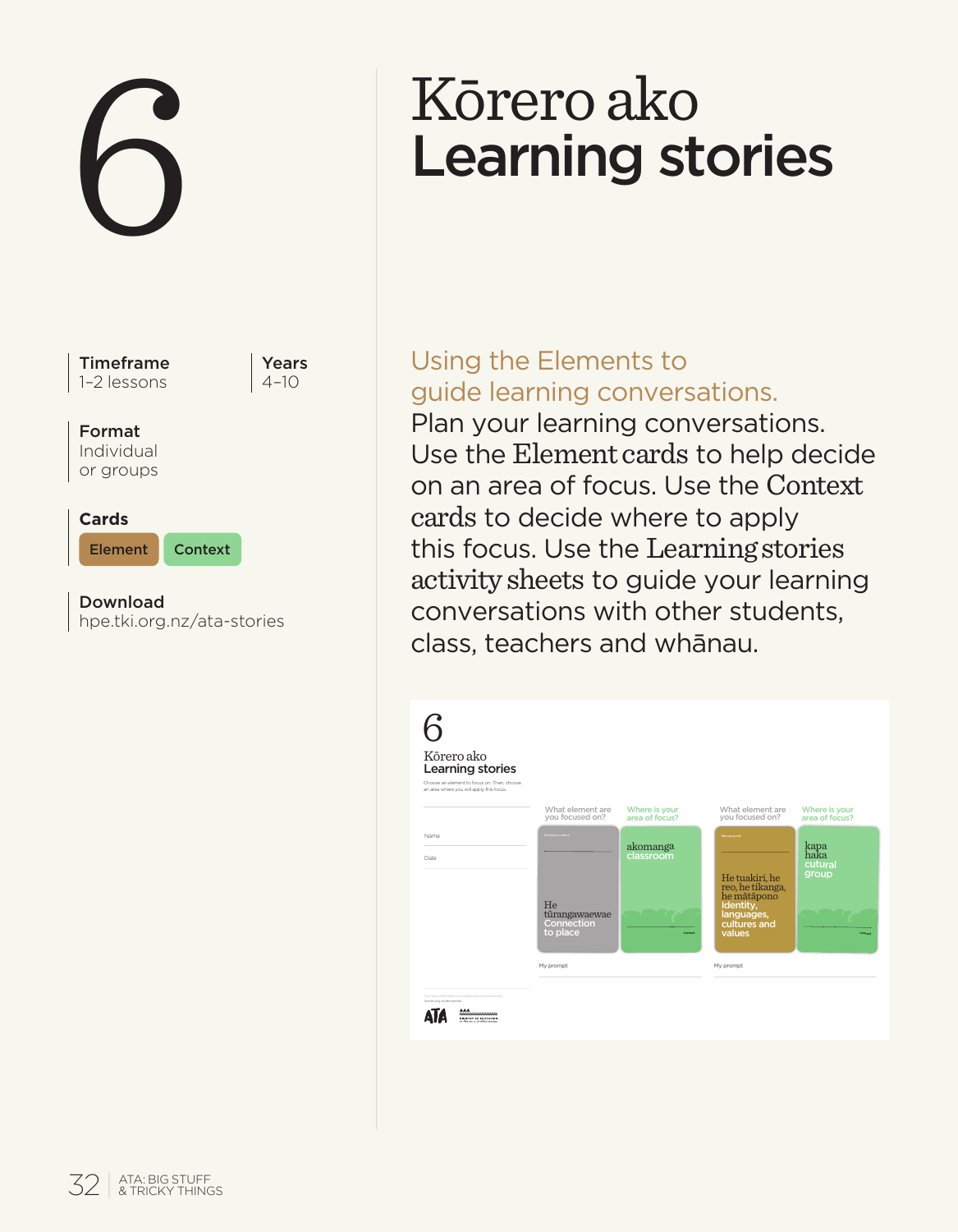#### Learners will

- Notice, describe and reflect on their learning.
- Develop a self-led approach to goal setting.
- Identify and explore strengths. weaknesses and areas of improvement.
- Describe where they are at in their learning and identify what their needs and strategies are.
- Become empowered and resourceful in their learning strategies.
- Develop a voice and contribute to an individual or collective learning pathway.

#### Ways to use the resource

- Use outcomes from the Developing strategies, Approaching challenges and Check-in activities as a precursor to this exercise.
- Work individually or in groups to identify, record and discuss focus areas.
- Capture outputs in a format of your choice.
- Use blank Ata cards to capture new contexts.
- As a teacher, reflect on the chosen focus areas and compare the perspectives.

#### Next steps

- Use insights to design or modify future lesson plans and areas of learning inquiry.
- Use the focus areas and contexts explored in this activity as reference points for future check-ins.
- Repeat the process over time to notice and respond to ongoing changes.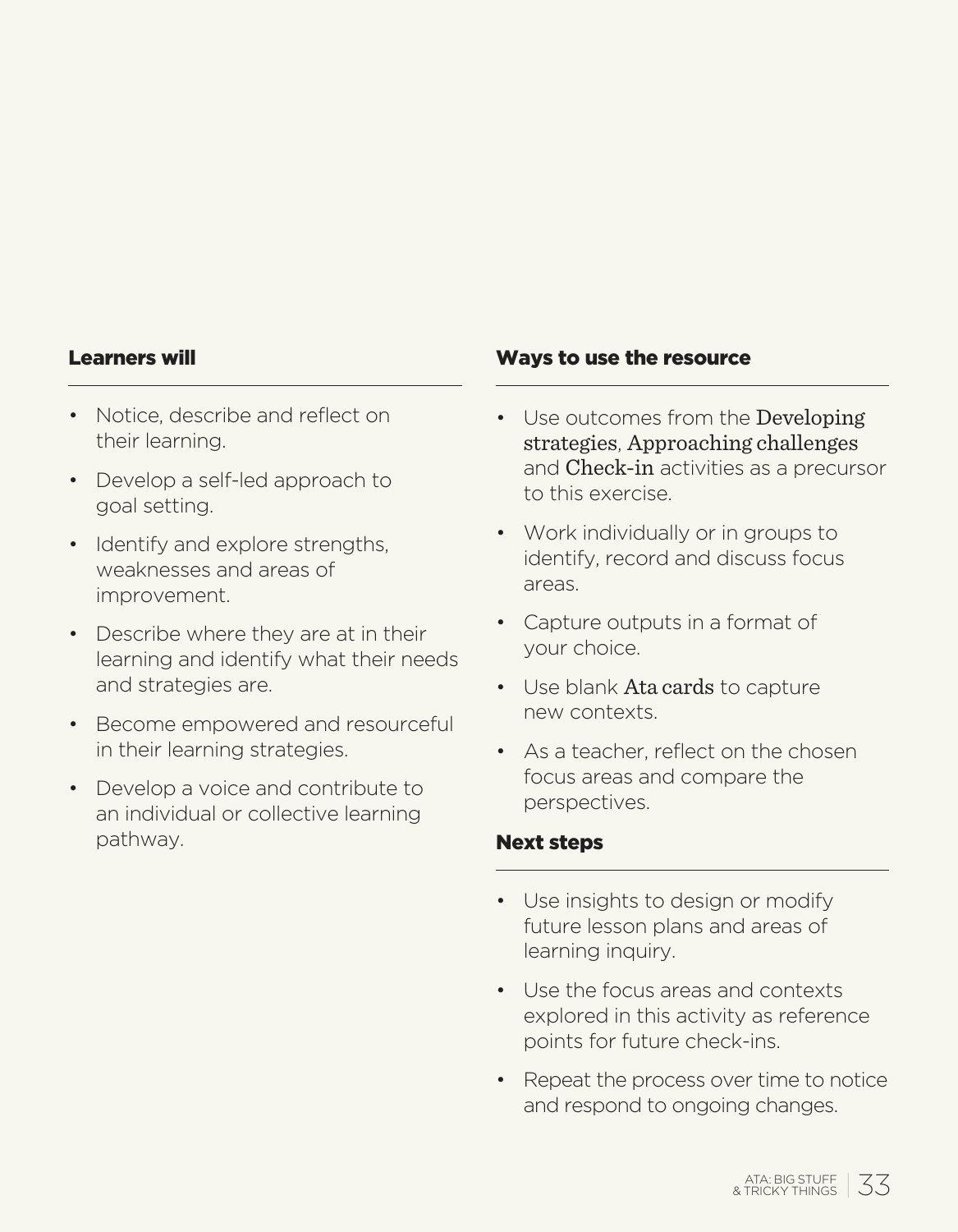# What you will need

# Element and Context cards



# Learning stories activity sheets:

One per person or group

| Kôrero ako<br>Learning stories<br>Choose at element to focus on. Then, choose<br>at awarehere you will apply this focus.       | What element are<br>you focused on? | Where is your<br>area of focus? | What element are<br>you focused on? | Where is your<br>area of focus? |
|--------------------------------------------------------------------------------------------------------------------------------|-------------------------------------|---------------------------------|-------------------------------------|---------------------------------|
| Name<br>Date                                                                                                                   | $\sim$                              |                                 | $\sim$                              |                                 |
| ATA =                                                                                                                          | My prompt                           |                                 | My prompt                           |                                 |
|                                                                                                                                |                                     |                                 |                                     |                                 |
| 6<br>Kõrero ako<br>Learning stories<br>Choose at element to focus on. Then, choose<br>at away where you will apply this focus. |                                     |                                 |                                     |                                 |
| What element are<br>you focused on?                                                                                            |                                     |                                 |                                     |                                 |
| Where is your<br>area of focus?                                                                                                |                                     |                                 |                                     |                                 |
|                                                                                                                                |                                     |                                 |                                     |                                 |
| Name<br>Date                                                                                                                   |                                     |                                 | ÷                                   |                                 |